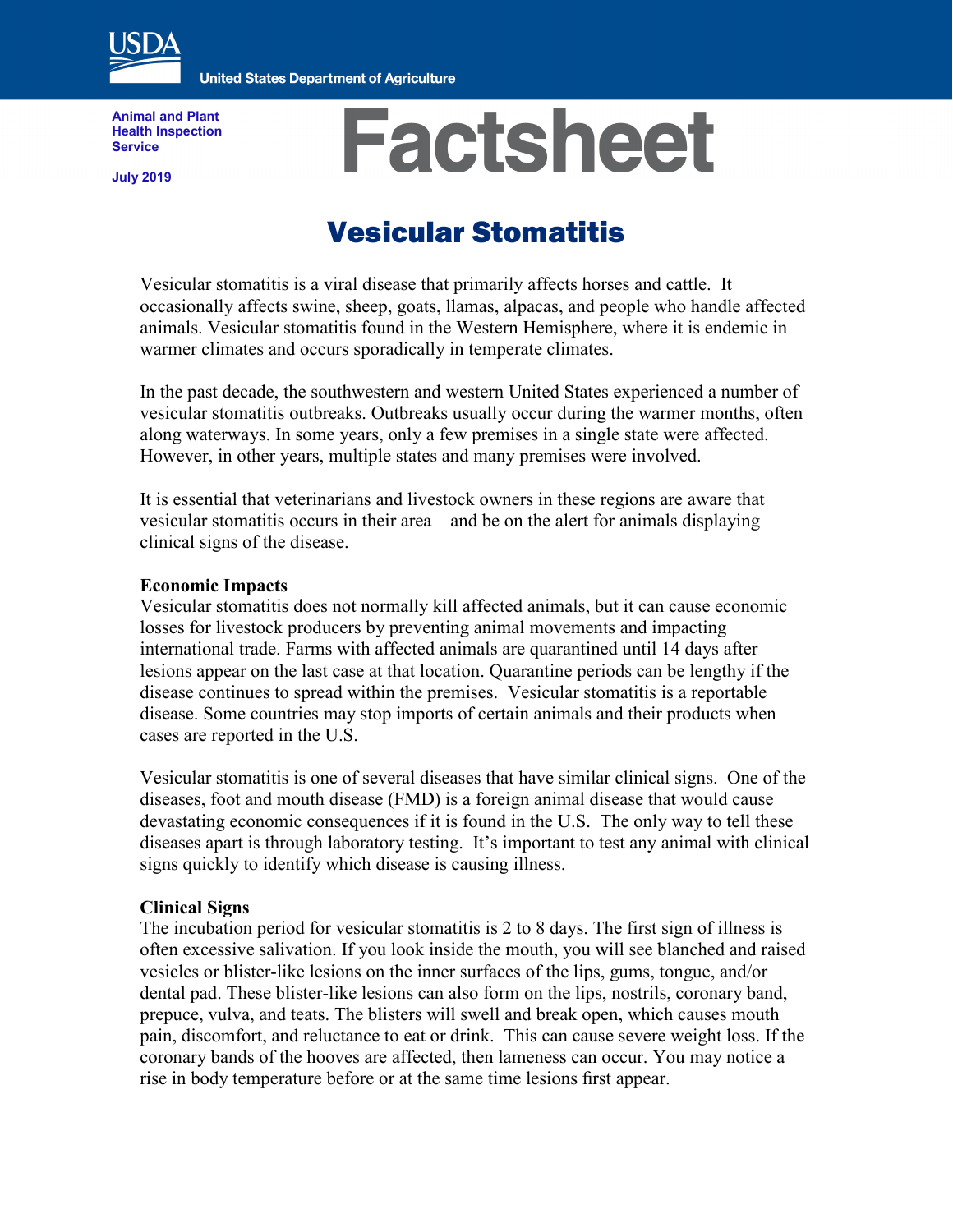Dairy cattle often suffer from teat lesions, followed by mastitis. A severe drop in milk production is common. Some affected dairy cattle can appear to be normal with no clearly visible signs of illness but may only eat about half of their normal feed intake. If there are no complications such as secondary infection, affected animals typically recover in about 2 weeks.

In horses, vesicular lesions generally occur on the upper surface of the tongue, the lips, the corners of the mouth, and the gums, as well as around the nostrils. The lesions in horses may also appear as crusting scabs on the muzzle, lips, ears, coronary bands, sheath, udder, or ventral abdomen.

Affected pigs usually first show signs of lameness caused by foot lesions.

# **Disease Spread**

How vesicular stomatitis spreads is not fully understood – insects, animal movements, and moving the virus on objects are all factors. The most common method of transmission is through biting insects. Black flies, sand flies, and biting midges have all been shown capable of transmitting the virus, but other insects may also be involved. Once the disease is introduced into a herd, it may move from animal to animal by contact or exposure to saliva or fluid from ruptured vesicles.

## **Vesicular Disease in Humans**

Humans can contract vesicular stomatitis by coming into contact with lesions, saliva, or nasal secretions from infected animals. In people, the disease causes an acute influenzalike illness with symptoms such as fever, muscle aches, headache, and malaise. To avoid exposure to this disease, individuals should use personal protective measures when handling affected animals.

### **Recommended Actions**

There is no specific treatment or cure for vesicular stomatitis. Good sanitation and quarantine practices on affected farms usually contain the infection.

When definite diagnosis is made on a farm, work with the State Veterinarian's office to determine necessary quarantine procedures. The following procedures are also recommended:

- Separate animals with lesions from healthy animals, preferably by stabling. Animals on pastures tend to be affected more frequently with this disease.
- As a precautionary measure, do not move animals from premises affected by vesicular stomatitis until at least 14 days after the onset of lesions in the last case.
- Implement on-farm insect control programs that include: elimination or reduction of insect breeding areas, manure management practices, and use of insecticides or other insect prevention strategies on animals and around facilities.
- Use personal protective measures when handling affected animals to avoid human exposure to this disease.